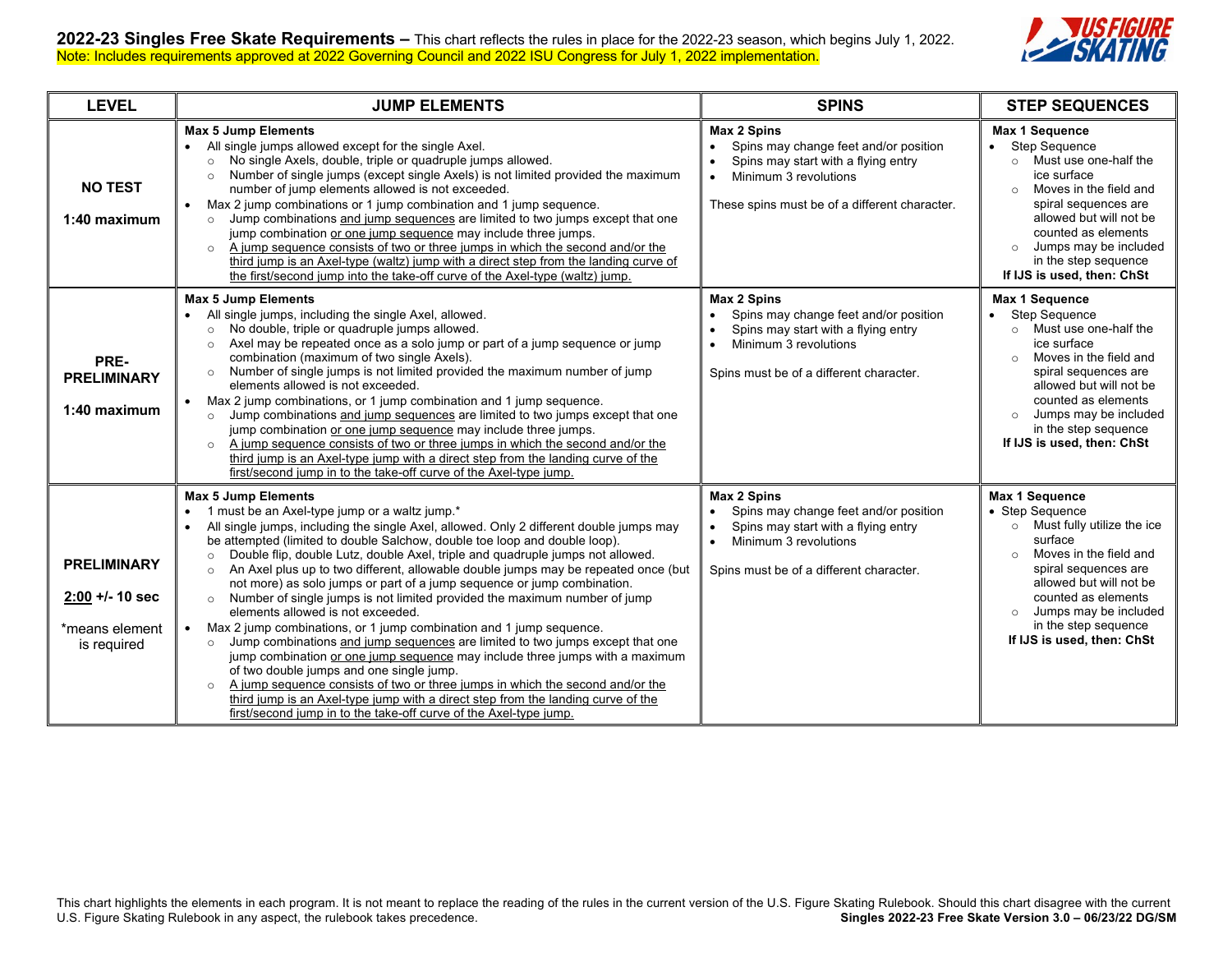

| <b>LEVEL</b>                                                                                                                                                                                                                                    | <b>JUMP ELEMENTS</b>                                                                                                                                                                                                                                                                                                                                                                                                                                                                                                                                                                                                                                                                                                                                                                                                                                                                                                                                                                                                                                                                                                                                                                                                                                                                                                                                       | <b>SPINS</b>                                                                                                                                                                                                                                                                                                                                             | <b>STEP SEQUENCES</b>                                                                                                                                                                                                                                                                                            |
|-------------------------------------------------------------------------------------------------------------------------------------------------------------------------------------------------------------------------------------------------|------------------------------------------------------------------------------------------------------------------------------------------------------------------------------------------------------------------------------------------------------------------------------------------------------------------------------------------------------------------------------------------------------------------------------------------------------------------------------------------------------------------------------------------------------------------------------------------------------------------------------------------------------------------------------------------------------------------------------------------------------------------------------------------------------------------------------------------------------------------------------------------------------------------------------------------------------------------------------------------------------------------------------------------------------------------------------------------------------------------------------------------------------------------------------------------------------------------------------------------------------------------------------------------------------------------------------------------------------------|----------------------------------------------------------------------------------------------------------------------------------------------------------------------------------------------------------------------------------------------------------------------------------------------------------------------------------------------------------|------------------------------------------------------------------------------------------------------------------------------------------------------------------------------------------------------------------------------------------------------------------------------------------------------------------|
| <b>PRE-JUVENILE</b><br>$2:00 + 1 - 10$ sec<br>*Means element<br>is required                                                                                                                                                                     | <b>Max 5 Jump Elements</b><br>1 must be an Axel-type jump*.<br>$\bullet$<br>All single and double jumps allowed except for the double Axel.<br>$\bullet$<br>No double Axels, triple or quadruple jumps allowed.<br>$\circ$<br>An Axel plus up to three different double jumps may be repeated once (but no<br>$\circ$<br>more) as solo jumps or part of a jump sequence or jump combination.<br>$\circ$ Number of single jumps is not limited provided the maximum number of jump<br>elements allowed is not exceeded.<br>Max 2 jump combinations, or 1 jump combination and 1 jump sequence.<br>$\bullet$<br>o Jump combinations and jump sequences are limited to two jumps except that one<br>jump combination or one jump sequence may include three jumps with a maximum<br>of two double jumps and one single jump.<br>A jump sequence consists of two or three jumps in which the second and/or the<br>$\circ$<br>third jump is an Axel-type jump with a direct step from the landing curve of the<br>first/second jump in to the take-off curve of the Axel-type jump.                                                                                                                                                                                                                                                                             | <b>Max 2 Spins</b><br>• 1 spin combination, with or without change<br>of foot*<br>Minimum 6 revolutions<br>$\circ$<br>1 spin with only 1 position*<br>$\bullet$<br>No change of foot<br>$\circ$<br>Minimum 4 revolutions<br>$\circ$<br>Both spins may start with a flying entry.                                                                         | Max 1 Sequence<br><b>Step Sequence</b><br>$\bullet$<br>Must fully utilize the ice<br>$\circ$<br>surface<br>Moves in the field and<br>$\circ$<br>spiral sequences are<br>allowed but will not be<br>counted as elements<br>Jumps may be included<br>$\circ$<br>in the step sequence<br>If IJS is used, then: ChSt |
| <b>JUVENILE and</b><br><b>OPEN</b><br><b>JUVENILE</b><br><b>GIRLS &amp; BOYS</b><br>$2:30 + 1 - 10$ sec<br>2 <sup>nd</sup> half bonus:<br>1:15<br>*Means element<br>is required<br>For age eligibility.<br>see U.S. Figure<br>Skating rule 6450 | <b>Max 5 Jump Elements</b><br>1 must be an Axel-type jump*.<br>$\bullet$<br>All single and double jumps, including the double Axel, and one triple jump are allowed.<br>$\bullet$<br>No additional triple jumps and no quadruple jumps are allowed.<br>$\circ$<br>No more than three different double jumps may be repeated and, if repeated, at<br>least one attempt must be in a jump combination or a jump sequence.<br>• If both executions (of the double) are as solo jumps, the second of these jumps<br>will receive 70% of its original base value.<br>o No double jump can be included more than twice. The triple jump can only be<br>included once.<br>Max 2 jump combinations, or 1 jump combination and 1 jump sequence.<br>$\bullet$<br>Jump combinations and jump sequences are limited to two jumps except that one<br>$\circ$<br>jump combination or one jump sequence may include three jumps with a maximum<br>of two double jumps and one single jump. If double Axel or triple jump is part of<br>three-jump combination/sequence, then two other double jumps may be included.<br>A jump sequence consists of two or three jumps in which the second and/or the<br>$\circ$<br>third jump is an Axel-type jump with a direct step from the landing curve of the<br>first/second jump in to the take-off curve of the Axel-type jump. | <b>Max 2 Spins</b><br>1 spin combination; with or without change<br>of foot*<br>Minimum 8 revolutions<br>$\circ$<br>Min 2 revs in each position<br>$\circ$<br>1 spin with only 1 position; no change of<br>$\bullet$<br>foot*<br>Minimum 5 revolutions<br>$\circ$<br>Both spins may start with a flying entry.                                           | <b>Max 1 Sequence</b><br>One choreographic step<br>sequence*<br>$\circ$ Must fully utilize the ice<br>surface                                                                                                                                                                                                    |
| <b>INTERMEDIATE</b><br><b>LADIES &amp; MEN</b><br>$3:00 + (-10)$ sec<br>2 <sup>nd</sup> half bonus:<br>1:30<br>*Means element<br>is required                                                                                                    | <b>Max 6 Jump Elements</b><br>1 must be an Axel-type jump*.<br>All single, double and triple jumps allowed. No quadruple jumps allowed.<br>No more than 2 different jumps with $2 \frac{1}{2}$ or 3 revolutions may be repeated.<br>$\circ$<br>If any double or triple jumps, including double Axel, are repeated, at least one<br>$\circ$<br>attempt must be part of a jump combination or sequence.<br>• If both executions (of the double or triple) are as solo jumps, the second of<br>these jumps will receive 70% of its original base value.<br>$\circ$ No double or triple jump can be included more than twice.<br>Max 3 jump combinations, or 2 jump combinations and 1 jump sequence.<br>$\bullet$<br>Jump combinations and jump sequences are limited to two jumps except that one<br>$\circ$<br>jump combination or one jump sequence may include three jumps.<br>A jump sequence consists of two or three jumps in which the second and/or the<br>$\circ$<br>third jump is an Axel-type jump with a direct step from the landing curve of the<br>first/second jump in to the take-off curve of the Axel-type jump.                                                                                                                                                                                                                          | <b>Max 2 Spins</b><br>1 spin combination; with or without change<br>of foot*: may fly**<br>Minimum 8 revolutions<br>$\circ$<br>Minimum 2 revolutions in each position<br>$\circ$<br>1 spin with only 1 position*; may change<br>$\bullet$<br>feet, may fly**<br>Minimum 5 revolutions<br>$\circ$<br>** One of the two spins MUST have a flying<br>entry. | Max 1 Sequence<br>One leveled step<br>sequence*<br>Must fully utilize the ice<br>$\circ$<br>surface<br>Max Level 2<br>$\circ$                                                                                                                                                                                    |